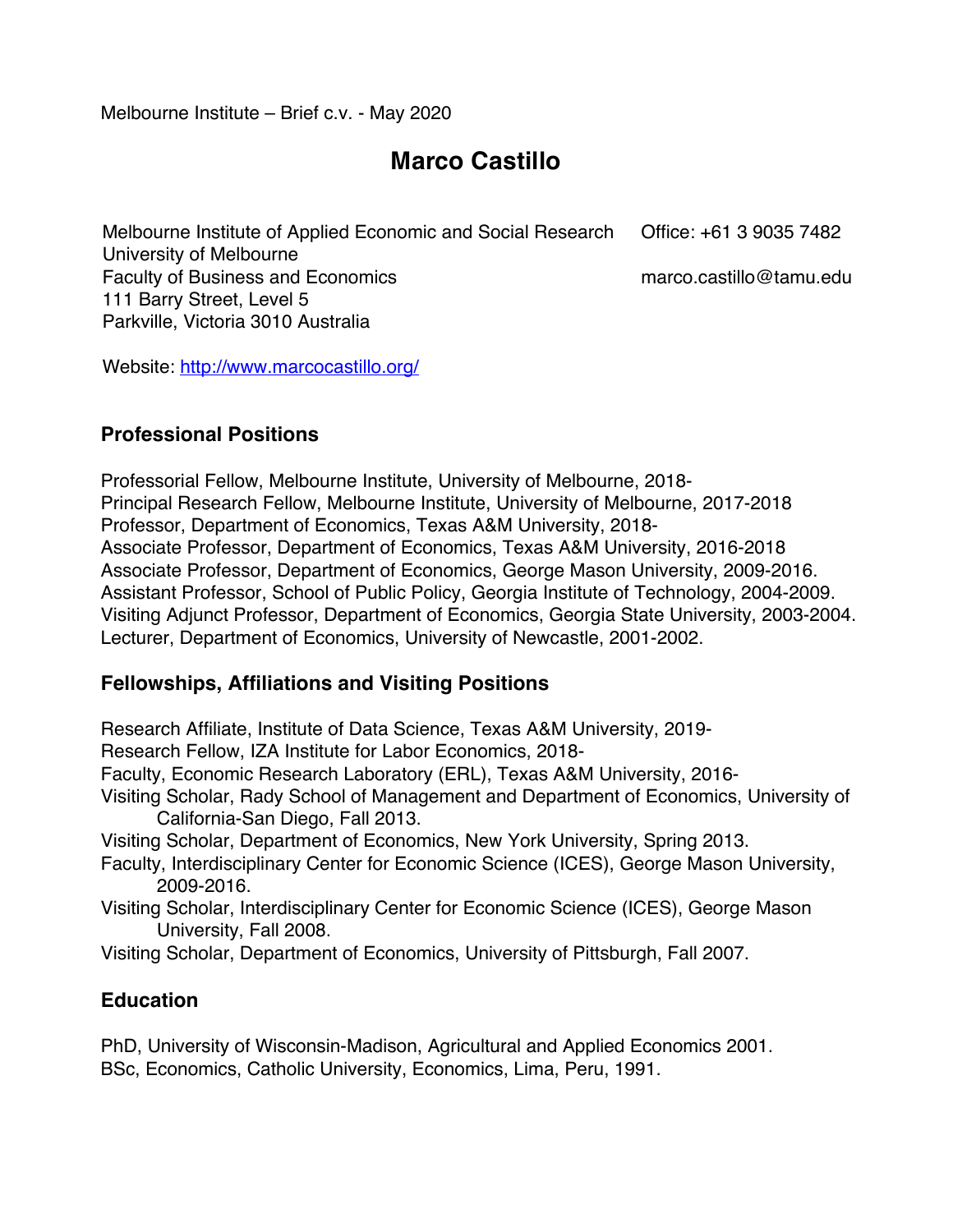# **Publications**

Castillo, Marco, Gregory Leo and Ragan Petrie, "Room Composition Effects on Risk Taking by Gender," forthcoming, *Experimental Economics*.

Castillo, Marco and Ragan Petrie, 2019, "Bargaining in the Field," in *Handbook of Experimental Game Theory*, Monica Capra, Rachel Croson, Mary Rigdon and Tanya Rosenblatt, eds., Edward Elgar.

Castillo, Marco, Phil Cross and Mikhail Freer, 2019, "Nonparametric Utility Theory in Strategic Settings: Revealing Preferences and Beliefs from Games of Proposal and Response," *Games and Economic Behavior*, 115, 60-82.

Castillo, Marco, Jeffrey L. Jordan and Ragan Petrie, 2019, "Discount Rates and High School Completion," *The Economic Journal*, 129(619), pp. 1153-1181.

Castillo, Marco, Jeffrey L. Jordan and Ragan Petrie, 2018, "Children's Rationality, Risk Attitudes and Field Behavior," *European Economic Review*, 102, pp. 62-81.

Castillo, Marco and Mikhail Freer, 2018, "Revealed Differences," *Journal of Economic Behavior and Organization*, 145, 202-212.

Castillo, Marco, David Dickinson and Ragan Petrie, 2017, "Sleepiness, Choice Consistency and Risk Preferences," *Theory and Decision*, 82(1), 41-73.

Castillo, Marco and Ahrash Dianat, 2016, "Truncation Strategies in Two-Sided Matching Markets: Theory and Experiment," *Games and Economic Behavior*, 98, 180-196.

Barton, Jared, Marco Castillo and Ragan Petrie, 2016, "Negative Campaigning, Fundraising and Voter Turnout: A Field Experiment," *Journal of Economic Behavior and Organization,* 121, 99-113.

Hotle, S., Castillo, M., Garrow, L.A., and Higgins, M.J., 2015, "The impact of internet search tools on airline customers' search and purchase behaviors," *Transportation Research Part A: Policy and Practice*, 82, 1-16.

Castillo, Marco, Ragan Petrie and Clarence Wardell, 2014, "Fundraising Through Online Social Networks: A Field Experiment on Peer-to-Peer Solicitation," *Journal of Public Economics*, 114, 29-35.

Barton, Jared, Marco Castillo and Ragan Petrie, 2014, "What Persuades Voters? A Field Experiment on Political Campaigning," *The Economic Journal*, 124(574), F293-F326

Castillo, Marco, Ragan Petrie, Maximo Torero and Angelino Vicseiza, 2013, "Lost in the Mail: A Field Experiment on Crime," *Economic Inquiry*, 52(1), 285-303.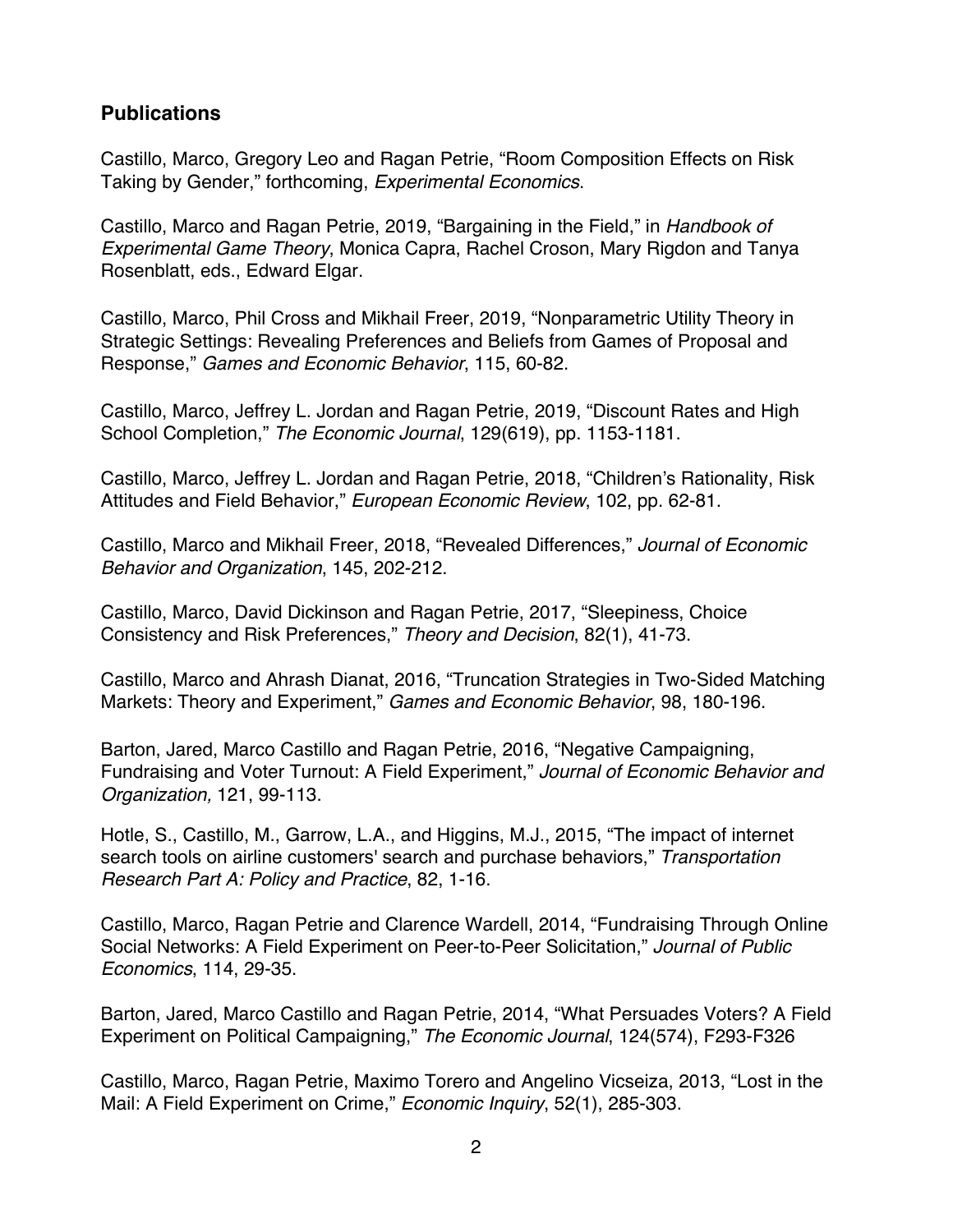Castillo, Marco, Ragan Petrie, Maximo Torero and Lise Vesterlund, 2013, "Gender Differences in Bargaining Outcomes: A Field Experiment on Discrimination," *Journal of Public Economics*, 99, 35-48.

Castillo, Marco, Paul Ferraro, Jeffrey Jordan and Ragan Petrie, 2011, "The Today and Tomorrow of Kids: Time Preferences and Educational Outcomes of Children," *Journal of Public Economics*, 95(11-12), 1377-85.

Carter, Michael R. and Marco Castillo, 2011, "Trustworthiness and Social Capital in South Africa: Analysis of Actual Living Standards Data and Artefactual Field Experiments," *Economic Development and Cultural Change*, 59(4), 695-722.

Castillo, Marco and Gregory Leo, 2010, "Moral Hazard and Reciprocity," *Southern Economic Journal*, 77(2), 271-281.

Castillo, Marco and Ragan Petrie, 2010, "Discrimination in the Lab: Does Information Trump Appearance?" *Games and Economic Behavior*, 68(1), 50-59.

Castillo, Marco, Ragan Petrie and Maximo Torero, 2010, "On the Preferences of Principals and Agents," *Economic Inquiry*, 48(2), 266-273.

Andreoni, James, Marco Castillo and Ragan Petrie. 2009. "Revealing Preferences for Fairness in Ultimatum Bargaining," *Korean Economic Review*, 25(1), 35-64 (also appeared in *NAJ Economics*, 9(4), 2005).

Castillo, Marco and Phil Cross, 2008, "Of Mice and Men: Within Gender Variation in Strategic Behavior," *Games and Economic Behavior*, 64(2), 421-432.

Carter, Michael R. and Marco Castillo, 2005, "Coping with Disaster: Morals, Markets, and Mutual Insurance – Using Economic Experiments to Study Recovery from Hurricane Mitch," in C. Barrett, eds. *The Social Economics of Poverty: On Identities, Communities, Groups and Networks*, New York: Routledge.

Andreoni, James, Marco Castillo and Ragan Petrie, 2003, "What do Bargainers' Preferences Look Like? Exploring a Convex Ultimatum Game," *American Economic Review*, 93(3), 672-685.

Castillo, Marco and Lydia Zepeda, 1997, "The Role of Husbands and Wives in Farm Technology Choice," *American Journal of Agricultural Economics*, 72(2), 583-88

# **Book Chapters and Reports**

Castillo, Marco, Jaslene Lin and Cain Polidano, "Understanding Positive School Engagement During Mid-Childhood," Melbourne Institute Report, 2019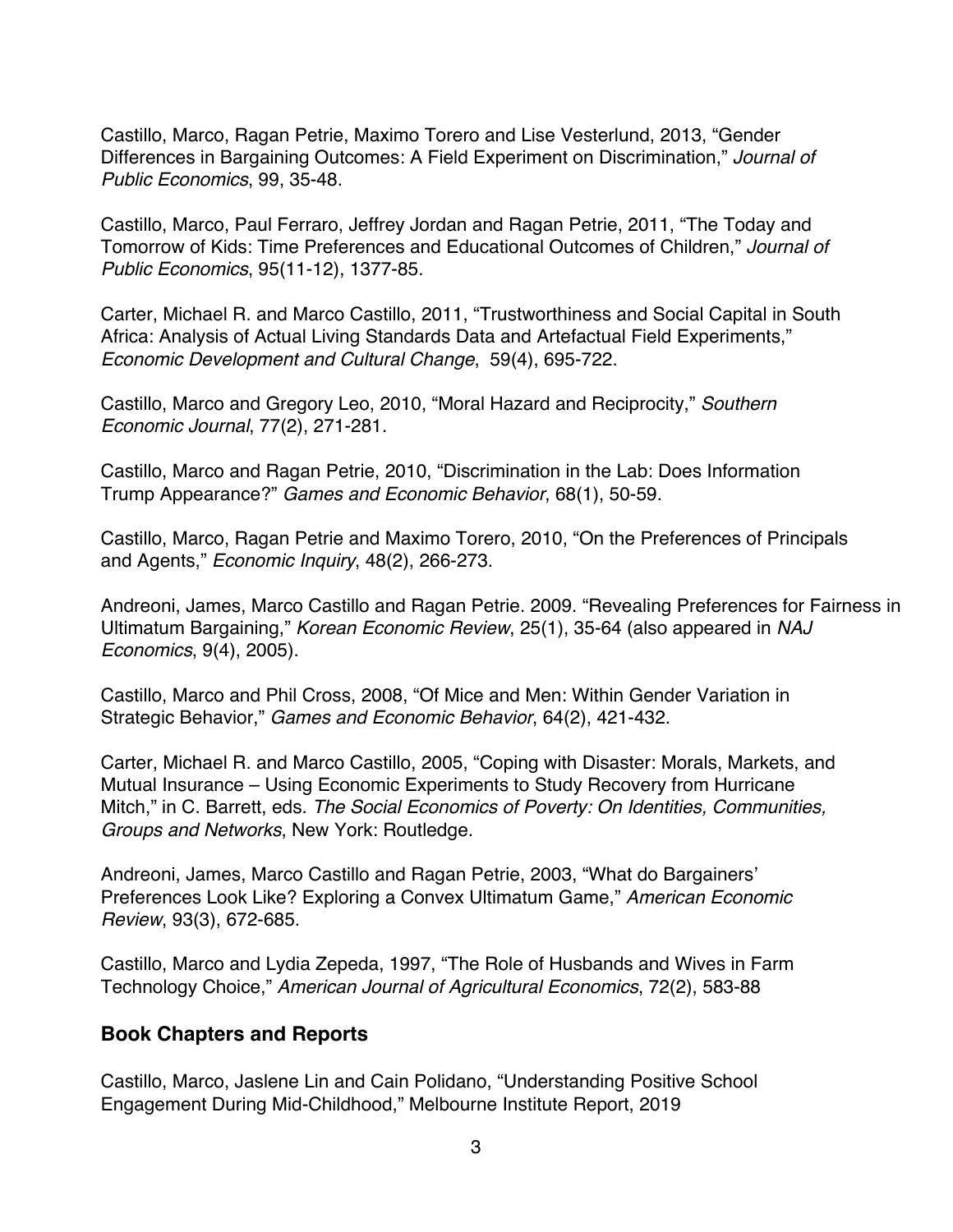Castillo, Marco, Julie Moschion and Cain Polidano, "Vocational Pathways And Post School Transitions," Melbourne Institute Report, 2019.

Escobal, Javier and Marco Castillo, "Biases in Price Level Measurement During Hyperinflation: The Peruvian Case," *Documento de Trabajo,* 1994, No. 21, GRADE, Lima.

Escobal, Javier and Marco Castillo, "The Impact of Macroeconomic Adjustment Programs in the Peruvian Peasant Agriculture," in O. Dancourt, E. Meyer, C. Monge, Eds. *Peru: El Problema Agrario en Debate, SEPIA V*, 1994.

### **Working Papers**

Castillo, Marco and Ahrash Dianat, "Equilibrium Selection in the Stable Marriage Problem: Experimental Evidence" revision requested at *Experimental Economics*.

Castillo, Marco, Ragan Petrie and Clarence Wardell, "Friends Asking Friends for Charity: The Importance of Gifts and Audience," August 2017, revision requested *Journal of Public Economics*.

Castillo, Marco, Ragan Petrie and Maximo Torero, "Causal Evidence that Perinatal Conditions Affect the Risk Preferences of Adults," June 2019, submitted.

Castillo, Marco and Mikhail Freer, "A General Revealed Preference Test of Quasi-Linear Preferences: Theory and Experiments," May 2019.

Castillo, Marco. "Negative Childhood Experiences and Risk Aversion: Evidence from Children Exposed to Domestic Violence," May 2019.

Castillo, Marco and Ragan Petrie, "Optimal Incentives to Give," December, 2018

Castillo, Marco, Ragan Petrie and Clarence Wardell, "Barriers to Giving: A Field Experiment on the Importance of Nuisance Costs to Charitable Fundraising," November 2018

Castillo, Marco, Ragan Petrie and Anya Samek, "Time to Give: A Field Experiment on Intertemporal Charitable Giving," September 2018

Castillo, Marco, John List, Ragan Petrie and Anya Samek, "Detecting Drivers of Behavior at an Early Age: Evidence from a Longitudinal Field Experiment," May 2019

Castillo, Marco, Ragan Petrie, Chenna Reddy-Cotla and Maximo Torero, "Understanding the Risk Preferences of the Poor," March 2018.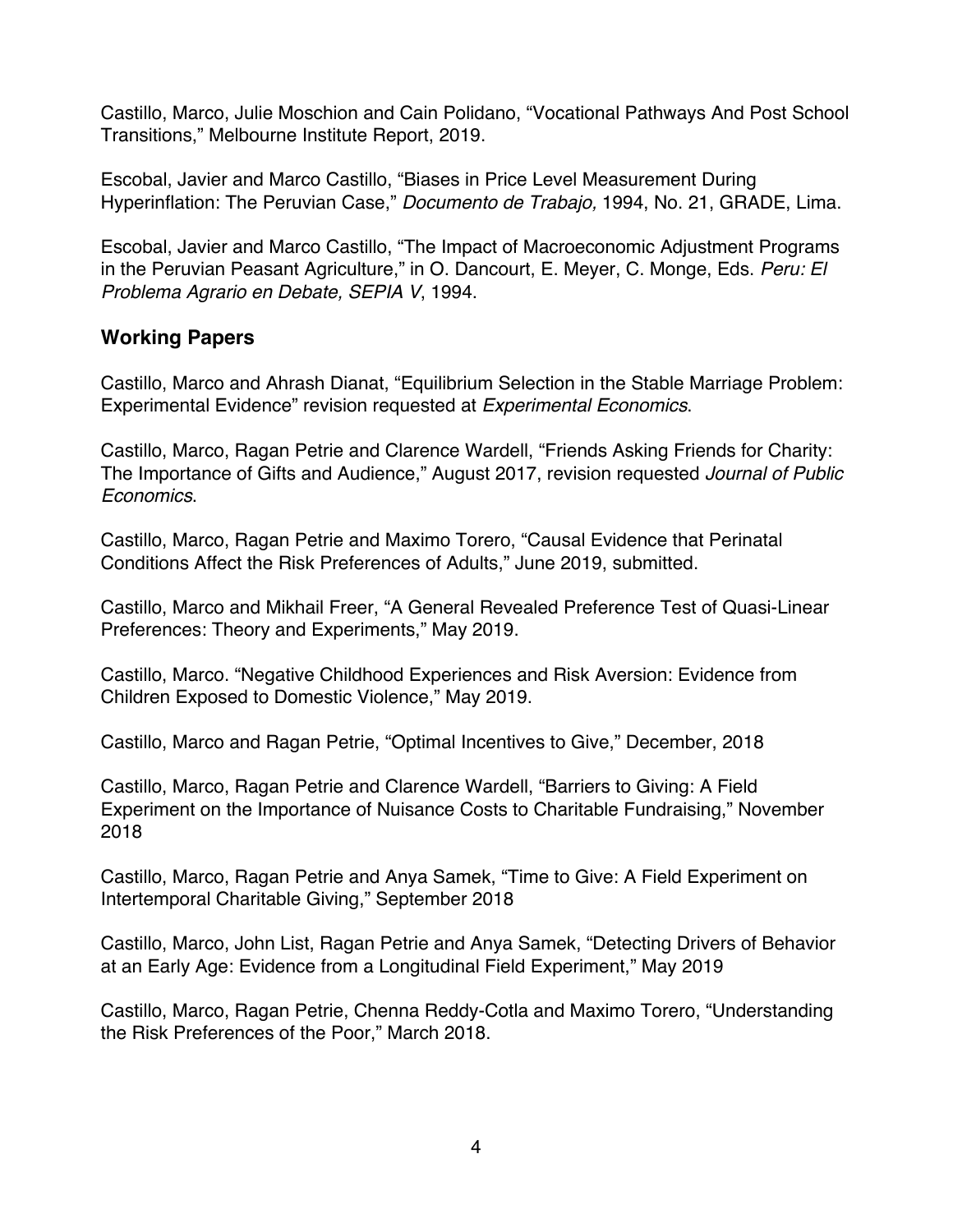### **Work in Progress**

Castillo, Marco, Manuel Hoffman and Ragan Petrie, "Understanding behavior and dynamic take-up of private health insurance in Australia"

Castillo, Marco and Moffii Odunowo, "Children's use and valuation of information and educational outcomes: A Field Experiment in Nigeria"

Castillo, Marco and Raisa Sara, "The intergenerational transmission of disadvantage: Evidence from the children of victims of political violence"

Castillo, Marco and Ragan Petrie, "Behavioral and Information Barriers to Energy Conservation: A Field Experiment in Alaska"

Castillo, Marco, "Who Polices the Inspectors? Explaining the Underperformance of Energy Conservation Incentives in Alaska"

Castillo, Marco and Ragan Petrie, "Love Thy Neighbor: Built Environment Effects on Social Interactions"

### **Grants and Awards**

Rapoport Foundation, "Encouraging Ex-Inmates to Utilize Social Services and Measuring Its Impact on Recidivism," with Sera Linardi and Ragan Petrie, 2020-2022 (co-PI, \$42,075)

College of Liberal Arts Seed Grant Program, Texas A&M University, "Measurement, Theory and Policy: Studies in Child Development," with Ragan Petrie, 2019-2020 (PI, \$14,760).

Diversity Matters Seed Grant, Texas A&M University, with Ragan Petrie, 2018-2019 (co-PI, \$5,500).

Faculty Research Grant, University of Melbourne, "Children's use and valuation of information and educational outcomes: A Field Experiment in Nigeria." 2019-2020 (PI, AUD\$10,000).

National Science Foundation (NSF), Division of Polar Programs, Collaborative Research: Using field experiments to understand household barriers to energy efficiency in Alaska. (PI, \$378,257). 2016-2020.

The International Foundation for Research in Experimental Economics (IFREE) Small Grants Program, Experiments on Strategic Behavior in Two-Sided Matching Markets, with Ahrash Dianat, 2014 (Co-PI, \$6,720).

Science of Philanthropy Initiative Grant, University of Chicago and Templeton Foundation, Habit Formation and Incentives for Recurrent Donations to Charity: A Field Experiment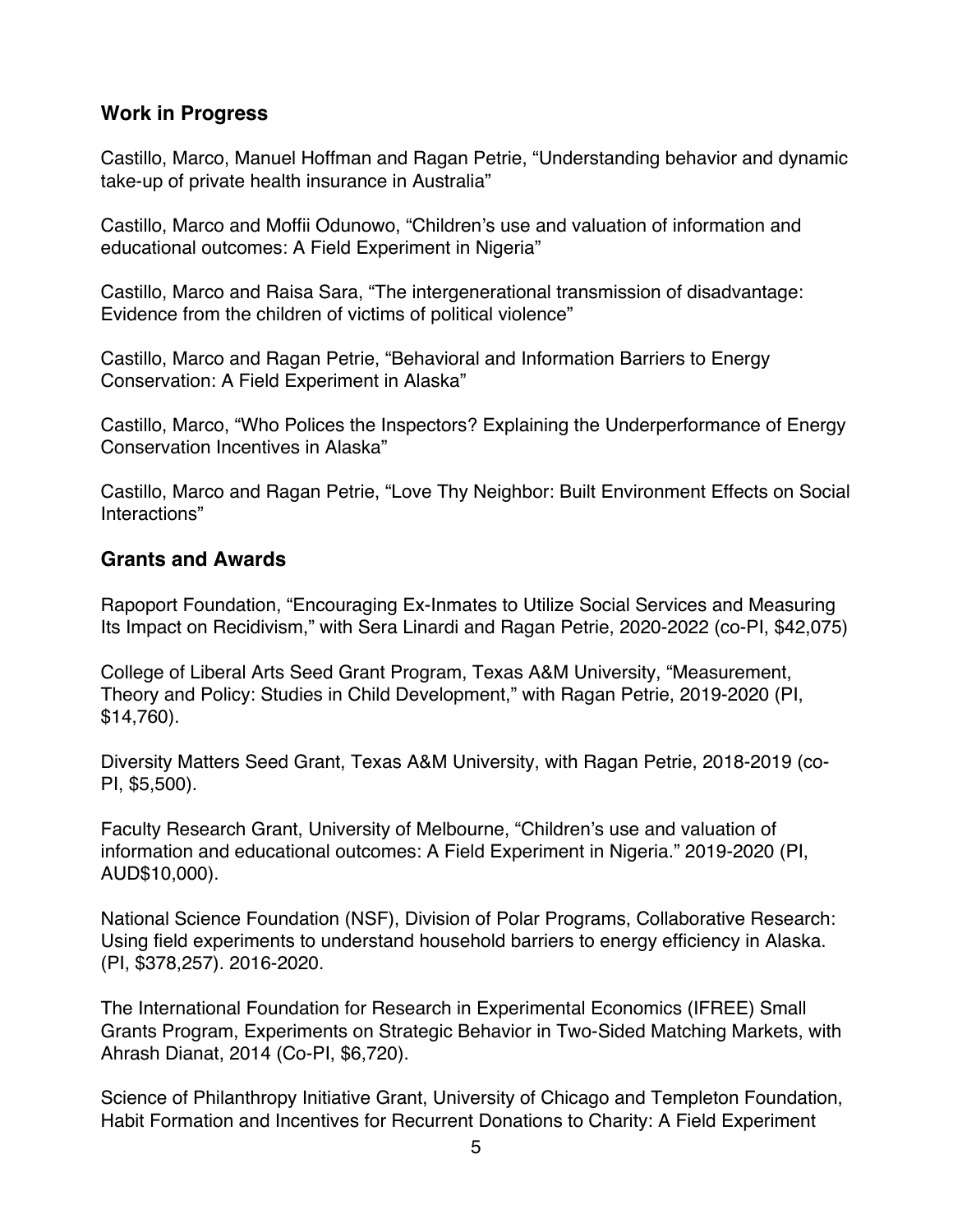with Online Giving Communities in France and United States, with Ragan Petrie and Marie-Claire Villeval, 2013 (Co-PI, \$30,000).

Science of Philanthropy Initiative Grant, University of Chicago and Templeton Foundation, Raising Money for Charity and the Costs to Favor Trading in Networks: A Field Experiment with an On-line Giving Community, with Ragan Petrie and Clarence Wardell, 2013 (Co-PI, \$31,629).

BASIS - Assets and Market Access Collaborative Research Program: Contracting Out of Poverty, Phase II, (co-PI, \$368,000). 2008-2010.

BASIS - Assets and Market Access Collaborative Research Program: Contracting Out of Poverty, Phase I, (co-PI, \$237,000). 2007-2008.

National Science Foundation (NSF) - Collaborative Research. DRU: Consumer Choice and Organizational Decision Making. (PI, \$587,000). 2006-2009.

# **Invited Seminars and Keynotes (2014 - )**

- University of Sydney, Department of Economics, Sydney, Australia, November 2019 Melbourne Institute Director's Conference on Education, Melbourne, Australia, October 2019
- Gender, Norms and Economics Workshop, Department of Economics, University of Melbourne, Melbourne Australia, December 2018.
- Monash University, Department of Economics, Oct 2018
- Ohio State University, Department of Economics, Sept 2018
- (**Keynote Speaker**) Inaugural Experimental Economics Conference, Catholic University, Lima, Peru, July 2018
- University of Melbourne, Department of Economics, May 2018
- Applied Behavioral Conference, University of Sydney, Sydney, Australia, May 2018 Melbourne Institute Director's Conference on Education, Melbourne, Australia, March 2018 IZA/Volkswagen Foundation Workshop: Preferences, Personality Traits and the Labor
	- Market, Italy, October 2017.
- Conference on Risk and Risk Behavior, Copenhagen School of Business & Georgia State University, Copenhagen, Denmark, June 2017
- University of Pennsylvania, Philosophy, Politics, and Economics Program, January 2017 University of Texas-Austin, Department of Psychology, November 2016

University of Melbourne, Department of Economics, October 2016

- Texas A&M University, Department of Agricultural Economics, September 2016.
- (**Keynote Speaker**) XII Simposio Nacional de Microeconomia, Universidad Externado de Colombia and Universidad Nacional, Bogota, Colombia, August 2016
- Workshop on Cognition and Decision Making of Children, Department of Economics, University of Southern California, April 2016
- (**Keynote Speaker**) Third Antigua Experimental Economics Conference, Antigua, Guatemala, March 2016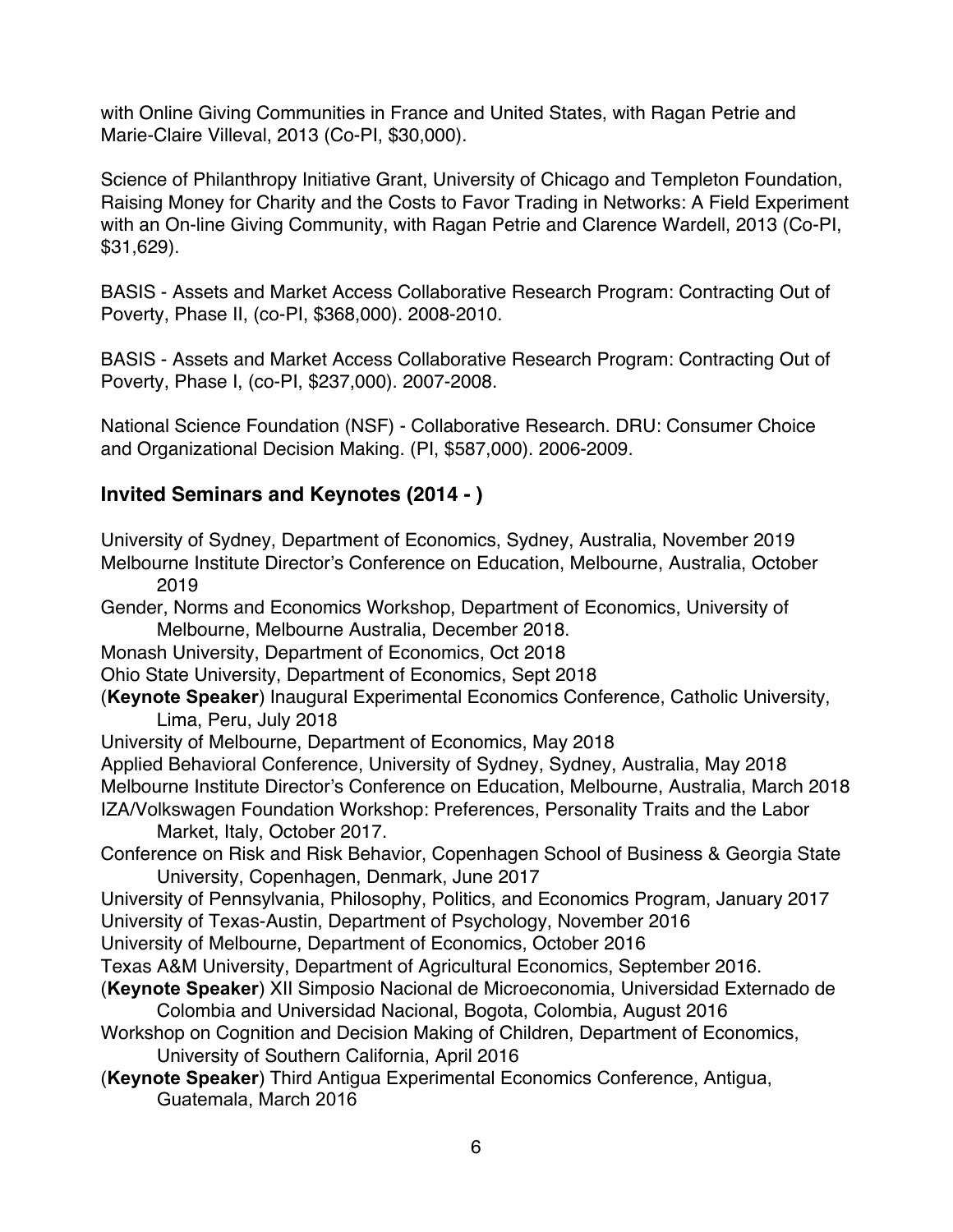Chapman University, Economics Science Institute, Los Angeles, CA, March 2016 ISER Workshop: Education and the Development of Preferences and Attitudes in Children/Adolescents, University of Essex, U.K., March 2016.

- Virginia Commonwealth University, Department of Economics, Richmond, VA, November 2015
- Workshop on Conflict and Cooperation, hosted by Texas A&M, in College Station, TX, October 2015
- Workshop on Experimental Economics and Entrepreneurship, hosted by Florida State University, in Tampa, FL, October 2015

Centro de Investigación y Docencia Económicas (CIDE), Mexico, October 2014.

# **Conference Presentations (2014 - )**

Allied Social Science Association (ASSA) Meetings, San Diego, California, Jan 2020 Advances in Field Experiments, University of Chicago, September 2019 Allied Social Science Association (ASSA) Meetings, Atlanta, Georgia, Jan 2019 Outlook Conference on Australia's Economic and Social Future, Melbourne Institute and The Australian, Melbourne, Australia, Oct 2018 Economic Science Association (ESA) World Meeting, Berlin, Germany, June 2018 Texas Experimental Association Symposium (TExAS), Trinity University, San Antonio, TX, March 24, 2018

Asian and Australasian Society of Labour Economics (AASLE) Conference, Canberra, Australia, December 2017.

Social Dilemmas Conference, University of Massachusetts-Amherst, Amherst, June 2017 Advances with Field Experiments, University of Chicago, Chicago, IL, September 2016. Stanford Institute for Theoretical Economics (SITE), Experimental Economics Segment,

Palo Alto, CA, August 2015.

Economic Science Association Meetings, Fort Lauderdale, FL, November 2014. Foundations of Utility and Risk (FUR) Conference, Rotterdam, the Netherlands, July 2014 French Economics Association (AFSE) Annual Meetings, Lyon, France, June 2014

# **Editorial Positions**

Advisory Board, *Economia,* Catholic University of Peru, 2008- Associate Editor, *Southern Economic Journal*, 2017-

# **Professional Activities**

Economic Science Association (ESA), Executive Committee Member, 2017-2019 National Science Foundation (NSF), Division of Social and Economic Sciences,

Economics Program, Ad Hoc Panel Member, 2015.

National Science Foundation (NSF), Division of Social and Economic Sciences, Committee of Visitors, Member, 2013.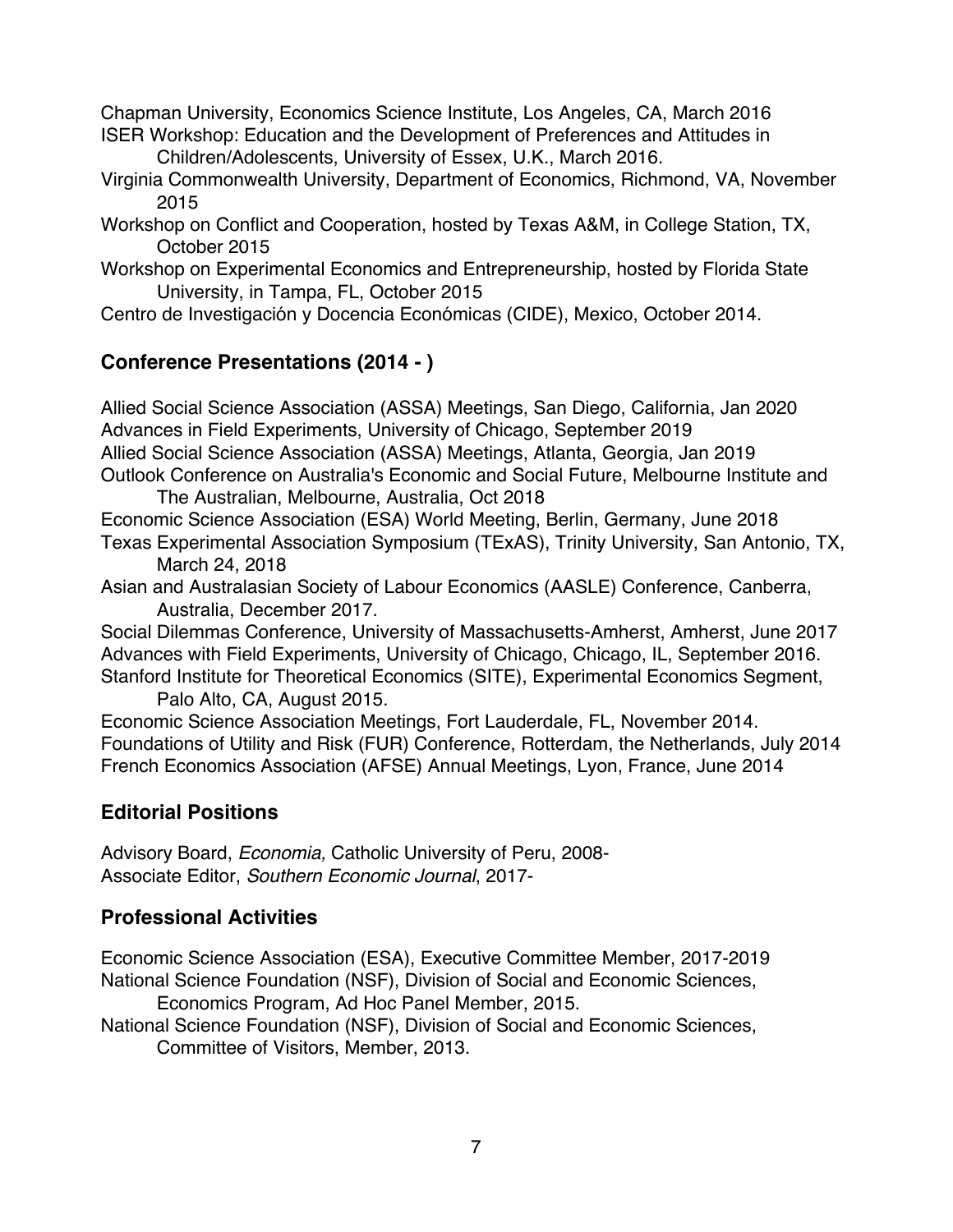### **Referee**

*American Economic Review, American Economic Journal-Microeconomics, Applied Economic Perspectives and Policy, Economic Inquiry, Economic Journal, Economia Institutional, Experimental Economics, Economic Development and Cultural Change, European Economic Review, European Journal of Political Economy, Journal of Adolescence, IZA Journal of Labor and Development, Games and Economic Behavior, International Economic Review, Journal of Applied Econometrics, Journal of Development Studies, Journal of Behavioral and Experimental Economics, Journal of Economic Behavior & Organization, Journal of Economic Psychology, Journal of Environmental Economics and Management, Journal of Human Resources, Journal of Population Economics, Journal of Public Economics, Journal of Socio-Economics, Labour Economics, Management Science, National Science Foundation, Quarterly Journal of Economics, Review of Economic and Statistics, Review of Economic Studies, Southern Economic Journal, World Development.*

### **Service to the Department and University**

#### *Melbourne Institute*

Program Coordinator, Education and Child Development, 2018-

#### *Texas A&M University*

PhD Admissions Committee, Chair, 2019-

Graduate Curriculum Committee, Department of Economics, member, 2016-2017 Executive Committee, Department of Economics, member, 2017-2018 A&M Economics Society, Department of Economics, Faculty Advisor, 2018-2019 Mentor for first-year PhD students, Department of Economics, 2018- Applied Micro Field Exam Committee, Department of Economics, Member, 2017- Experimental Economics Field Exam Committee, Department of Economics, Member, 2016-

#### *George Mason University*

Undergraduate Curriculum Committee, College of Humanities and Social Sciences, member, 2014-2016

Experimental Economics Field Exam Committee, Department of Economics, member, 2009-2016.

#### *Georgia Institute of Technology*

Graduate Committee, School of Public Policy, member, 2004-2009. PhD Theory Comprehensive Exam Committee, School of Public Policy, member, 2004-2009.